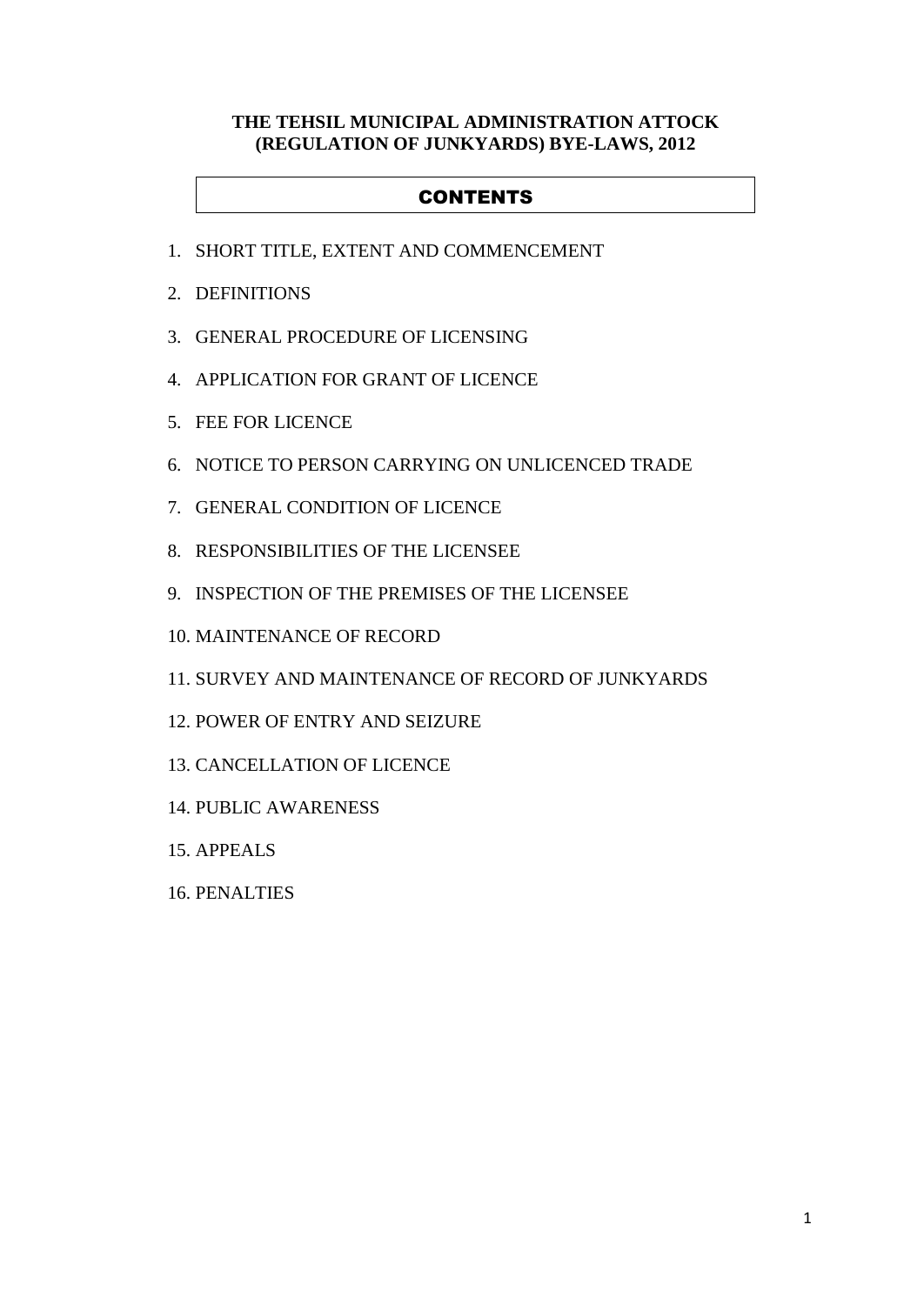#### **THE TEHSIL MUNICIPAL ADMINISTRATION ATTOCK (REGULATION OF JUNKYARDS) BYE-LAWS, 2012**

**PREAMBLE:** WHEREAS it has been established by the experts that the junkyards are major larvae breeding sites of Aedes Aegytpi and Aedes Albectus mosquitoes. It is therefore, expedient to regulate the trade in junk in extreme public interest as a public health measure across the Province.

 AND WHEREAS the circumstances exist that render it necessary to take immediate steps to frame the Tehsil Municipal Administration Regulation of Junkyards bye-laws, 2012.

 AND WHEREAS under section 192 read with Part-II of the Fifth Schedule of the Punjab Local Government Ordinance, 2001, the Tehsil Council may, in its ambit of responsibilities, make bye-laws to carry out the purposes of the Ordinance ibid.

 NOW, THEREFORE, in exercise of the aforesaid powers and all other enabling provisions in this behalf, I Abid KhanWazir Administrator Tehsil Municipal Administration Attock hereby approved the following bye-laws.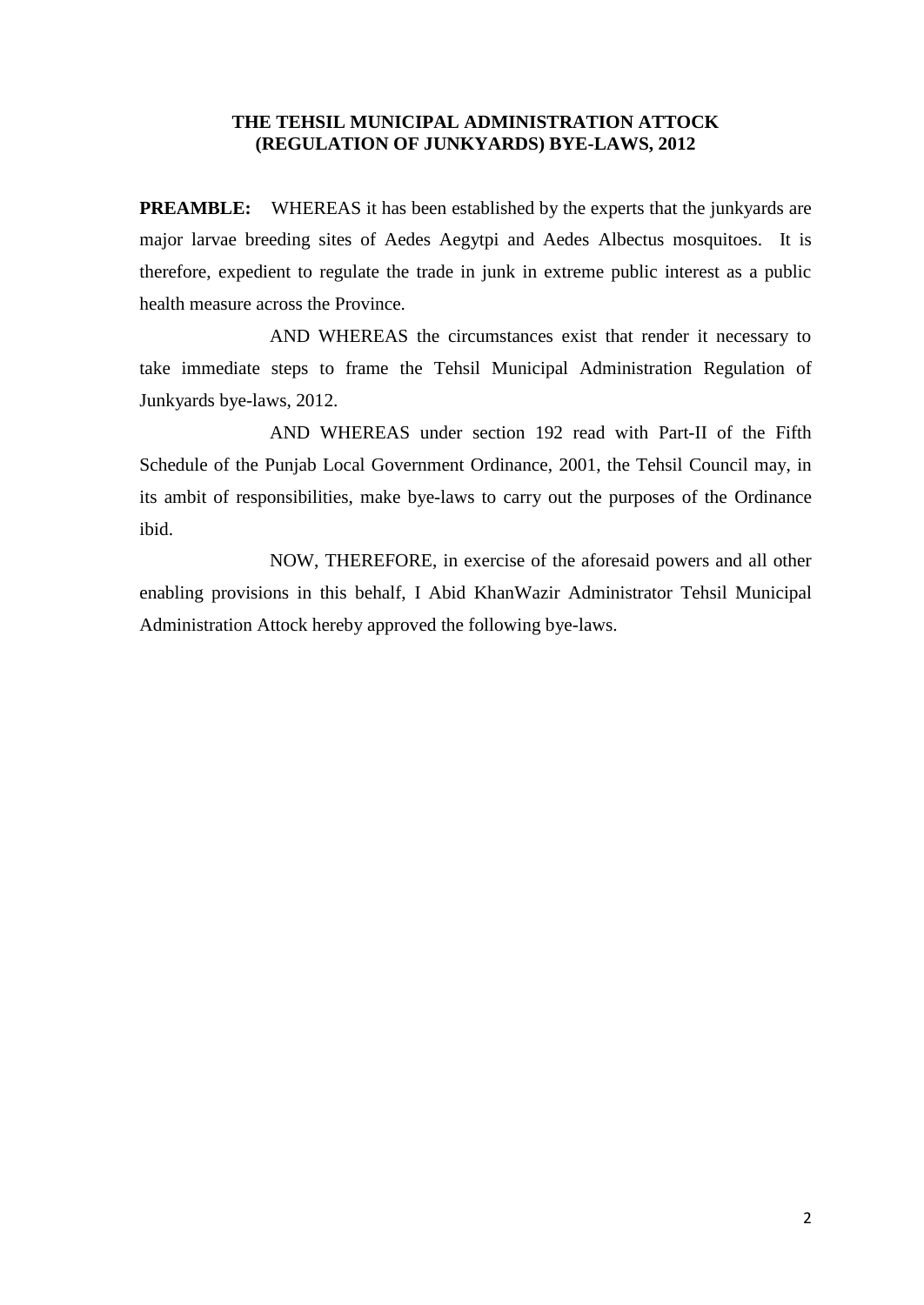#### **1. SHORT TITLE, EXTENT AND COMMENCEMENT.**

- (1) These Bye-laws shall be called "Tehsil Municipal Administration Attock (Regulation of junkyards) bye-laws, 2012".
- (2) These shall extend to the whole of the local area of the Tehsil Municipal Administration Attock.
- (3) These shall come into force with immediate effect.

#### **2. DEFINITIONS.**

In these Bye-Laws, unless there is anything repugnant in the subject or context, the following terms and expressions shall have the meanings hereby assigned to them:-

- (a) **"Local Area"** means the area of territorial jurisdiction of Tehsil Municipal Administration Attock:
- (b) **"Government"** means Government of the Punjab.
- (c) "**Junk"** includes old and scrap metals, old ropes, rags, expired batteries, paper trash, rubber debris, used tyres, automobile wreckage and parts thereof, discarded goods or any other unused material.
- (d) **"Junkyard"** means a place of business which is established, maintained, operated or used for trading, storing, keeping, buying or selling junk;
- **(e) "Licence"** means permission to carry on a trade in junk within a local area of Tehsil Municipal Administration under such terms and conditions prescribed under these bye-laws;
- (f) **"Ordinance"** means the Punjab Local Government Ordinance, 2001;
- (g) **"Trade**" means a business of storing, keeping, buying or selling junk; and
- (h) **"TMA"** means the Tehsil Municipal Administration Attock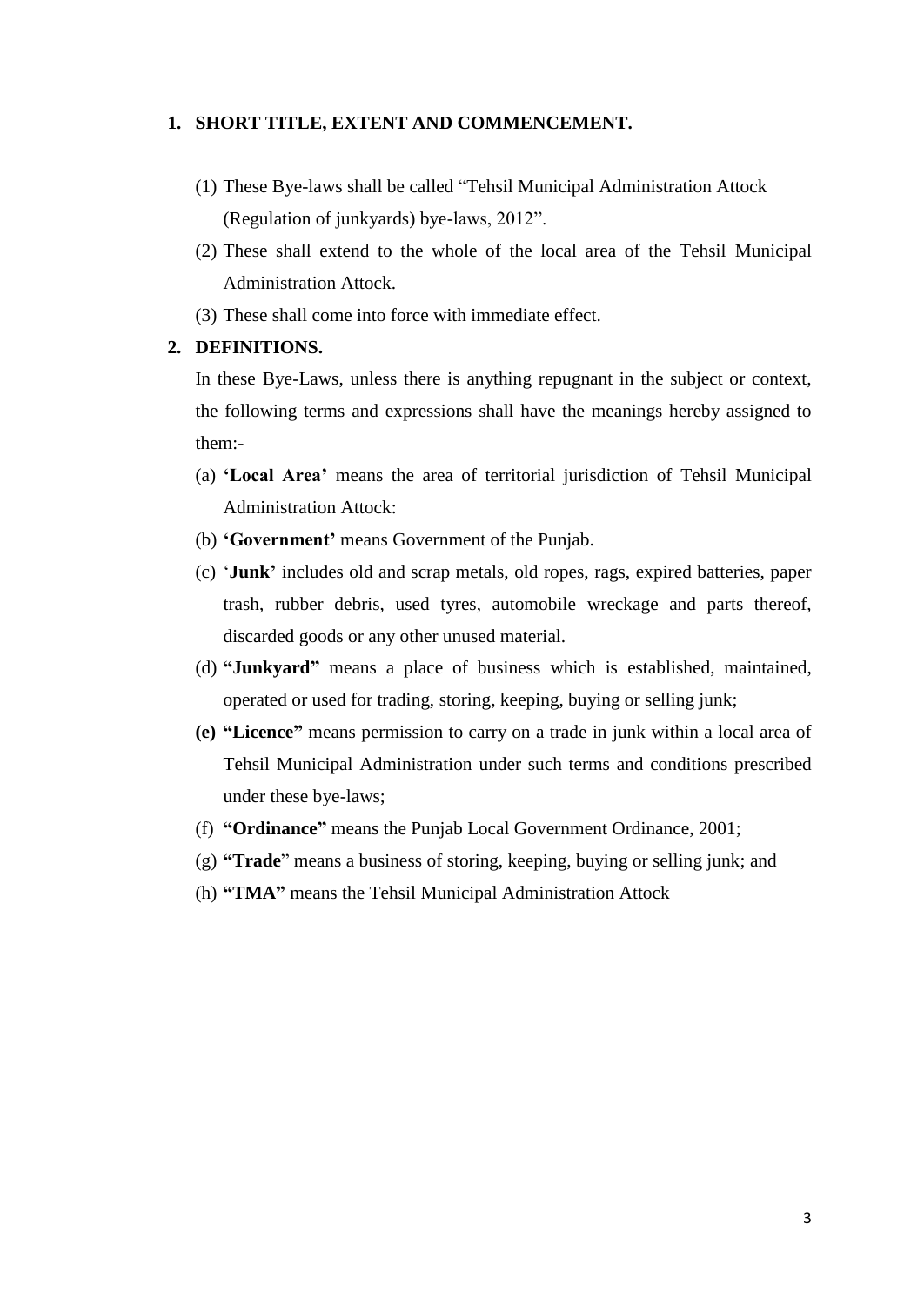#### **3. GENERAL PROCEDURE OF LICENSING:-**

No person shall carry on a trade in junk at any place in the local area of the Tehsil Municipal Administration unless a licence has been obtained in this behalf from the Tehsil Municipal Administration.

## **4. APPLICATION FOR GRANT OF LICENCE.**

- (1) If a person intends to carry on a trade in junk anywhere in the local area of the Tehsil Municipal Administration he shall apply to the Tehsil Officer(Regulations) in writing for grant of a licence in this behalf;
- (2) No application for grant of licence shall be entertained unless submitted on prescribed **FORM-I** and accompanied by the following documents:
	- (a) Copy of CNIC of the applicant;
	- (b) Description of the premises;
	- (c) Applicant"s ownership/title documents in respect of the premises/place wherein the trade is to be undertaken;
	- (d) Tenancy agreement, if any; and
	- (e) Receipt/Challan form of payment of licence fee.
- (3) The Tehsil Officer (Regulations) shall send the application for licence to concerned inspector who shall inspect the junkyard and send his report within seven days to Tehsil Officer (Regulations).
- (4) The Tehsil Officer (Regulations) shall within seven days after the receipt of inspection report of the inspector, either grant licence on **Form-II** for a financial year ending  $30<sup>th</sup>$  of June or refuse the licence with reason(s) to be communicated to the applicant in writing on **Form-III**.
- (5) The grant of a licence shall not be withheld by the Tehsil Officer (Regulations) unless he has reasons to believe that the trade is a nuisance or is likely to be dangerous to the public life and health.

## **5. FEE FOR LICENCE.**

(1) Fee for new licence and renewal fee shall be levied by the Tehsil Municipal Administration under section 116 of the ordinance and determined in accordance with the procedure laid down in the Punjab Local Government (Taxation Rules 2001).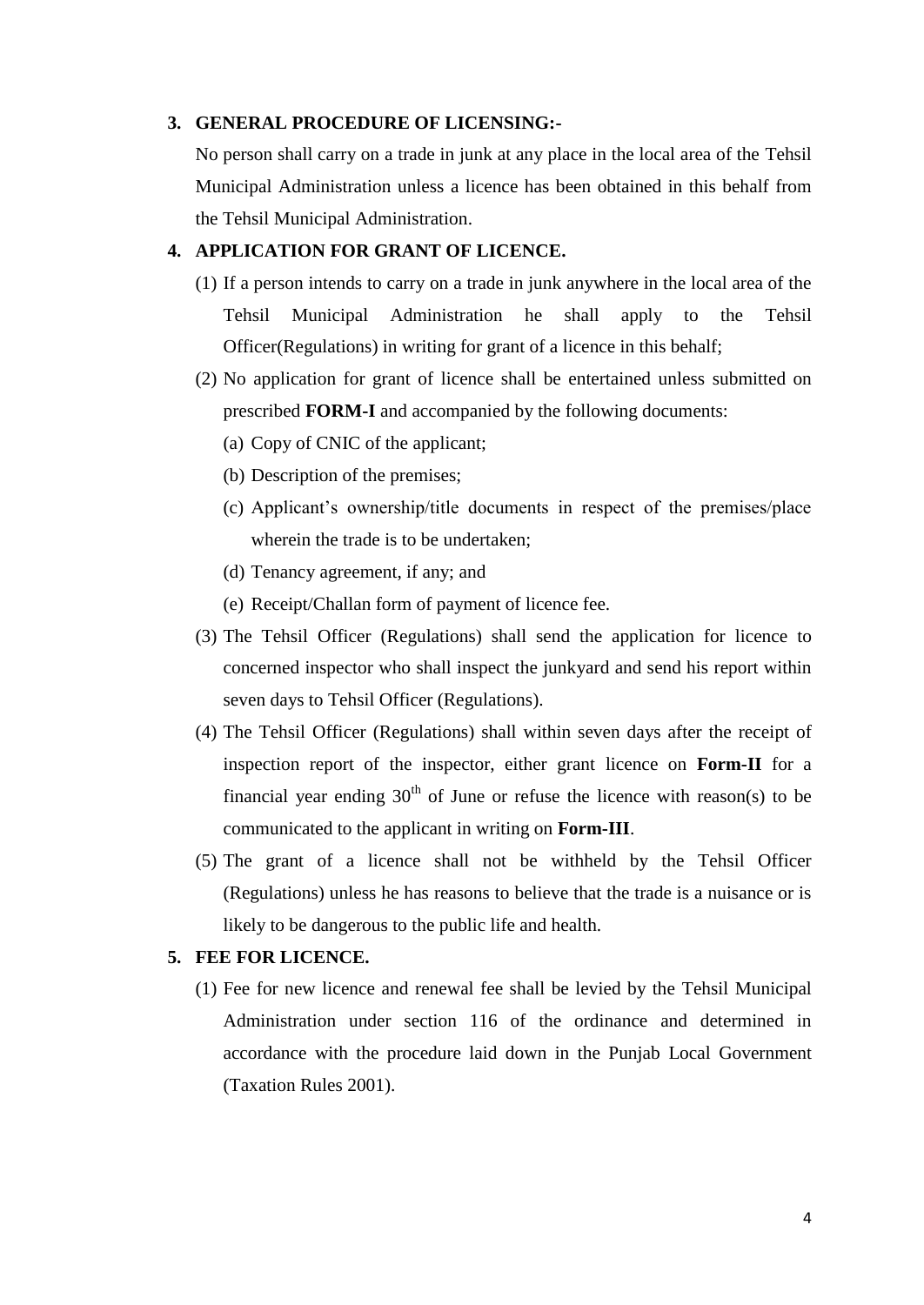(2) The prescribed fee shall be deposited in the local fund of Tehsil Municipal Administration

## **6. NOTICE TO PERSON CARRYING ON UNLICENCED TRADE.**

Any person, who was, on the date of notification of these bye-laws carrying on this trade in any part of a local area, shall be bound to immediately apply for a licence for carrying on such trade in that part after receiving a notice under the prescribed **Form-III** in this behalf from the Tehsil Municipal Administration to do so. In case of non-compliance, the premises shall be sealed.

## **7. GENERAL CONDITIONS FOR LICENCE.**

The licence shall:

- (1) Observe the prescribed terms and conditions under these bye-laws.
- (2) Keep the licence at the licensed premises and the Licence No./Registration No. shall be displayed at a conspicuous place in the premises, and on demand shall produce it for inspection;
- (3) Not in any case use or allow to be used licensed premises for any other purpose other than the one for which licence has been issued;
- (4) Keep an Inspection Register on the premises in which all inspections made by inspection authorities shall be recorded;
- (5) Get his licence renewed in the month of July each year on payment of prescribed fee; and
- (6) intimate the Tehsil Officer (Regulations) on closing of the junkyard or any change in the premises/location.

#### **8. RESPONSIBILITIES OF THE LICENCEE.**

The Licensee shall ensure that:

- (i) The junk is kept under a proper covering or shed;
- (ii) Premises is kept clean, ventilated, well-lit, well drained and junk appropriately stacked;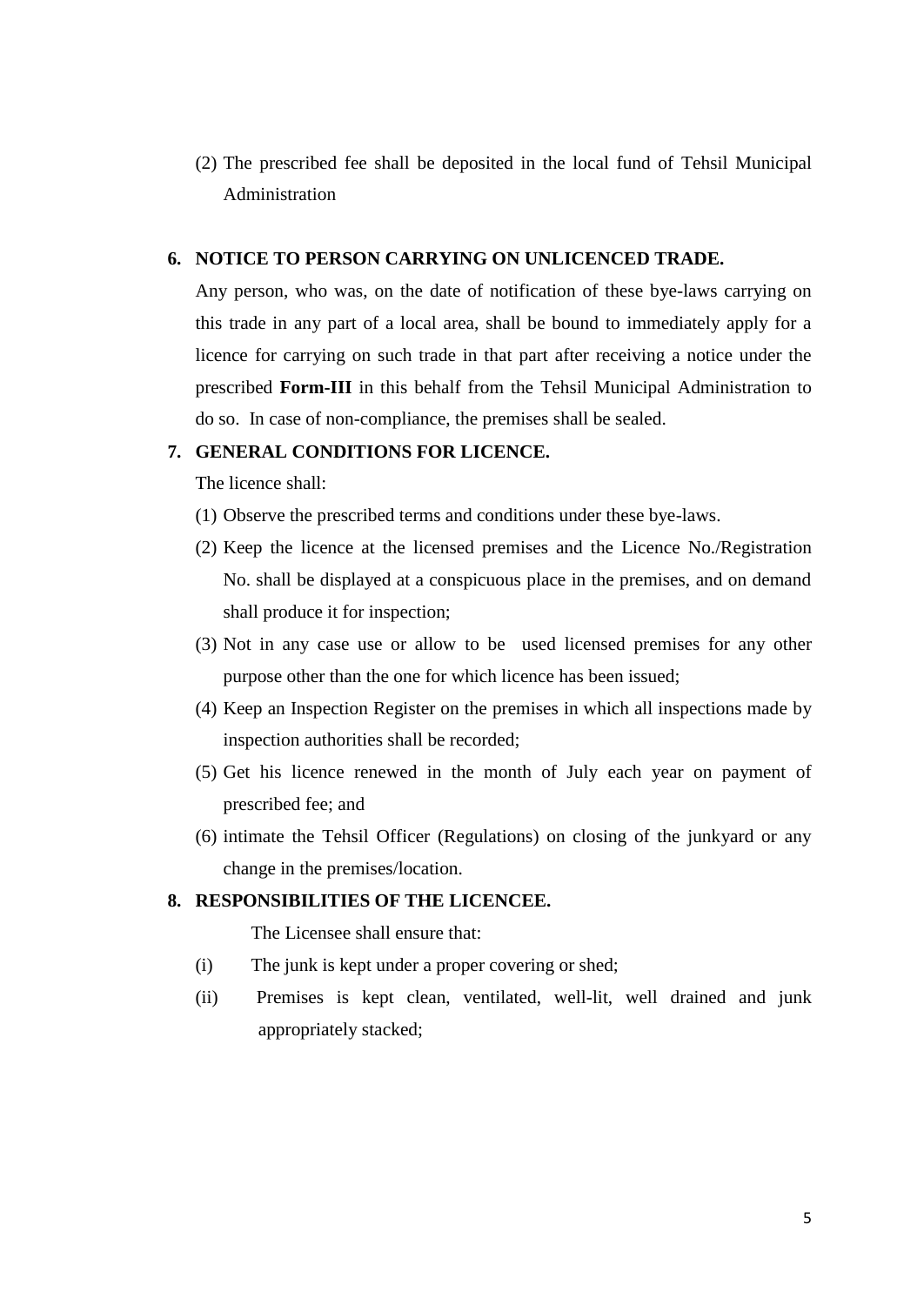- (iii) The size of stacks should not obstruct inspection of junkyard around the year;
- (iv) as far as possible, junkyard shall have pedestrian passages between stacks to facilitate inspection;
- (v) all junk is kept empty and turned upside down to prevent water retention;
- (vi) Water from coverings and junk kept outdoor is drained immediately after rain;
- (vii) all depressions in junkyard are filled to prevent water pooling;
- (viii) timely preventive measures are taken and, where necessary, larviciding and fumigation is carried out during mosquito breeding seasons; and
- (ix) all junk is kept dried around the year.

# **9. INSPECTION OF THE LICENCED PRIMISES AND RENEWAL OF LICENCE.**

- (1) The Tehsil Officer (Regulations) or any inspector designated as such by the Tehsil Municipal Adminstratiom in this behalf, may inspect any premises, where the trade is being carried on. The inspecting officer shall, during the course of inspection, especially ensure that:
	- (a) the licence is displayed at a conspicuous place; and
	- (b) all terms and conditions required under these bye-laws are being followed by the licensee in letter and spirit.
- (2) The Tehsil Officer (Regulation) shall maintain the record of inspections in the prescribed **Form-V**
- (3) The licence shall be renewed annually after receiving a satisfactory inspection report.

# **10. MAINTENANCE OF RECORD OF APPLICATIONS FOR GRANT/RENEWAL OF LICENCES.**

The Tehsil Officer (Regulations) shall maintain the record of the applications for grant and renewal of licences in the prescribed **Form-VI.**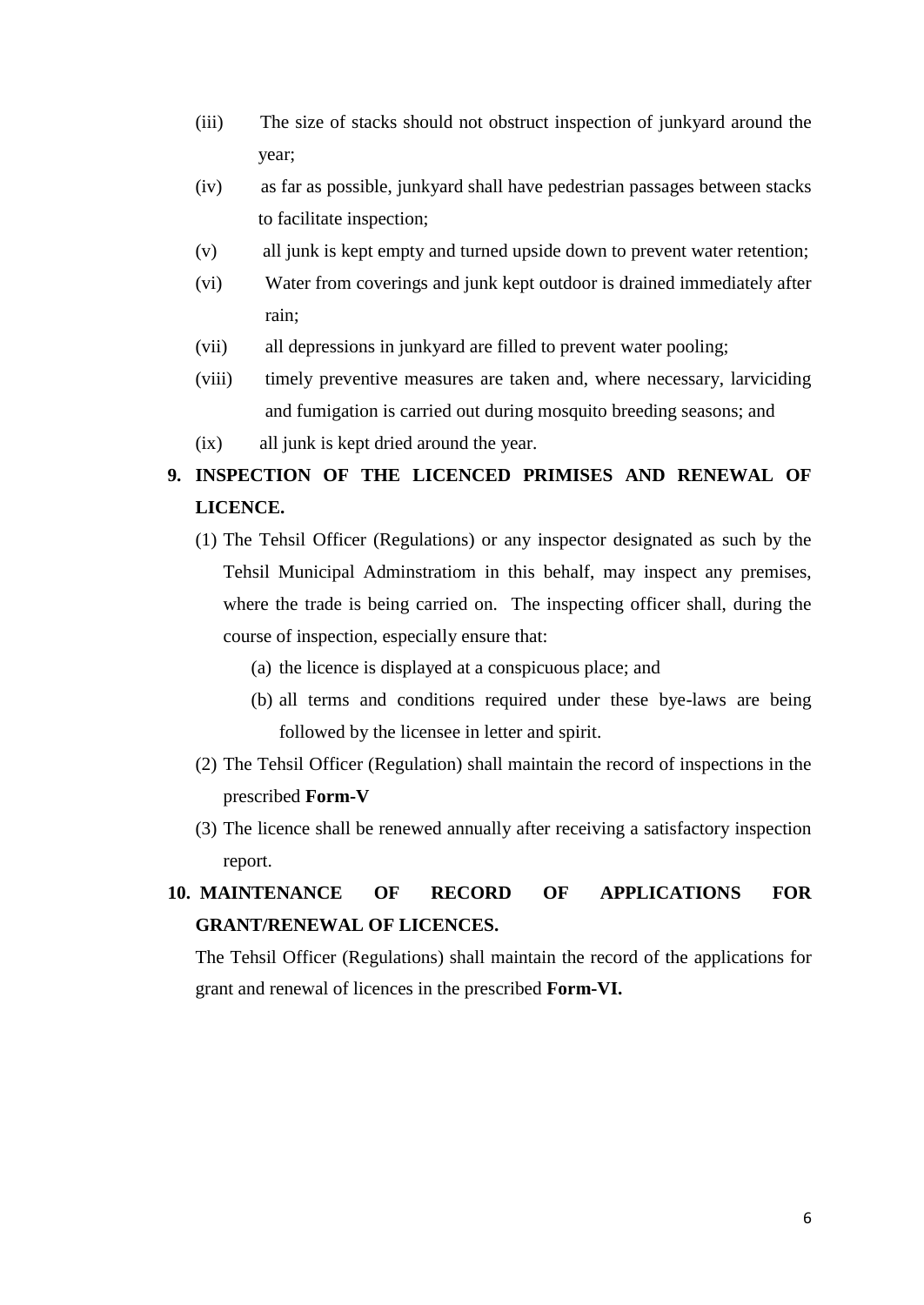#### **11. SURVEY AND MAINTENANCE OF RECORD OF JUNKYARDS.**

The Tehsil Officer (Regulations) shall cause the survey to be conducted at the beginning of each financial year to have complete list and particulars of all places, premises, markets or shops being used as junkyard in the local area of the Tehsil Municipal Administration and maintain a complete record.

## **12. POWER OF ENTRY AND SEIZURE.**

The Tehsil Officer (Regulations) or any inspector, authorized by the Tehsil Municipal Administration in writing in this behalf, may at any time enter into any place, premises, market of shop being used as junkyard within the jurisdiction of the Tehsil Municipal Administration and, in case, of serious threat to the public health, safety or danger to the life, may seal the premises.

### **13. CANCELLATION OF LICENCE.**

The Tehsil Municipal Administration may cancel the licence in case of violation of any provision of these bye-laws by the licensee. Before cancellation of licence, the licensee shall be informed in writing. No licence shall be cancelled without affording an opportunity of hearing to the licensee.

### **14. PUBLIC AWARENESS.**

The Tehsil Municipal Administration will make arrangements of public awareness through posters, notice boards, newspapers, and electronic media regarding the enforcement of these bye-laws and the responsibilities of the junkyard owners.

### **15. APPEALS.**

Any person aggrieved by an order passed under these bye-laws may file appeal under section 190 of the Ordinance to the Appellate Authority as prescribed under the Punjab Local Government (Appeal) Rules, 2002.

### **16. PENALTIES:**

In addition to any other action as provided in these bye laws, the person doing an act without licence or permission shall be proceeded against under sections. 141 and 143 read with the Fourth Schedule and Eighth Schedule of the ordinance, for imposition of punishment or fine thereon.

> **(Muhammad Abid Khan Wazir)** Administrator Tehsil Municipal Administration Attock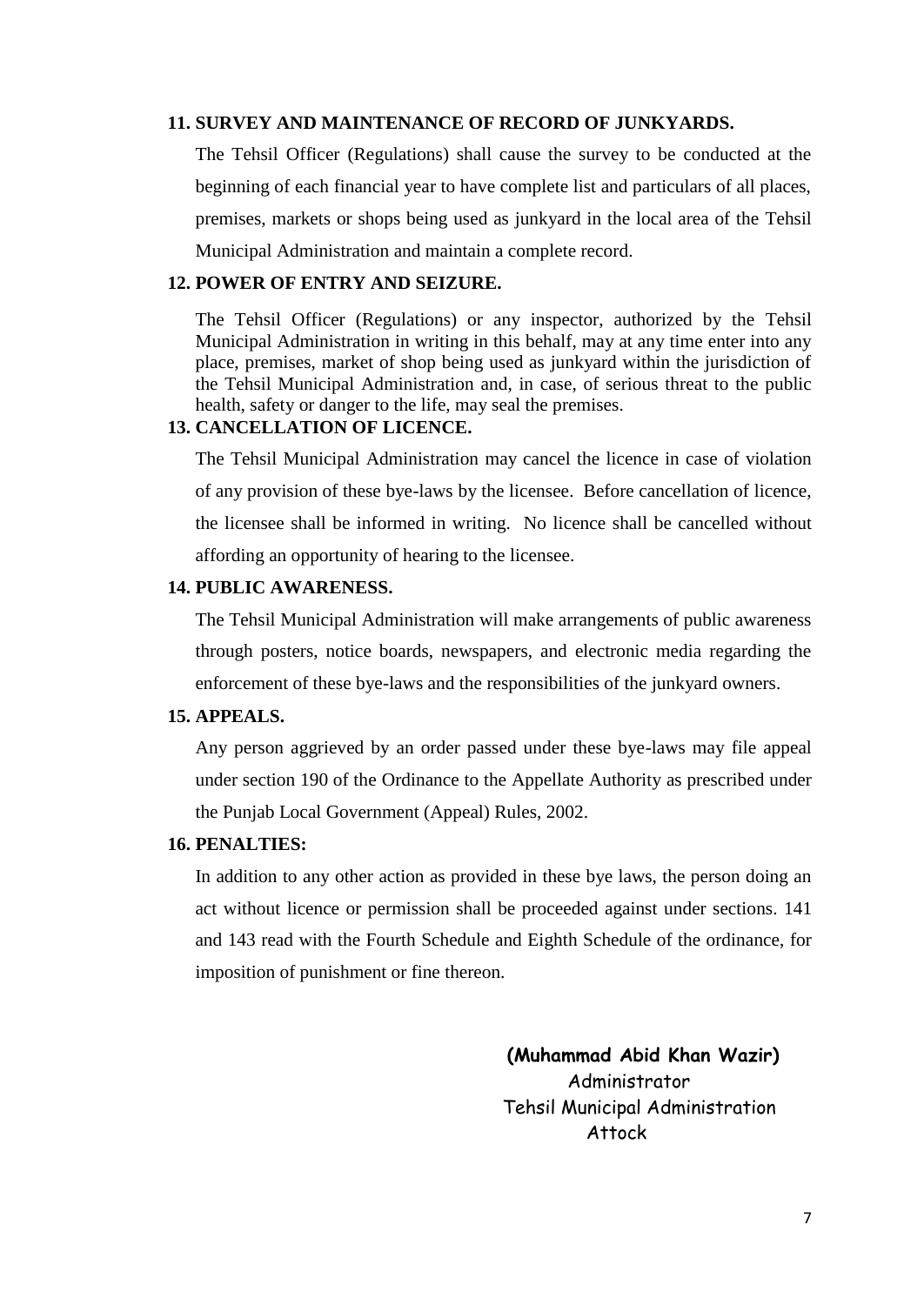## **FORM-I**

[See bye-law  $4(2)$ ]

To

The Tehsil Officer (Regulations), Tehsil Municipal Administration, Attock

## Subject: - **APPLICATION FOR GRANT OF LICENCE FOR THE TRADE IN JUNK**

Sir,

I intend to carry on the trade in junk at \_\_\_\_\_\_\_\_\_\_.

2. I may kindly be permitted and granted a licence for carrying on the said trade for one year ending  $30<sup>th</sup>$  June (year).

3. I under-take to abide by all the rules and bye-laws applicable to the subject matter, as directed and conveyed by the Tehsil Municipal Administration from time to time.

4. After the expiry of the licence period, I will myself apply for renewal of the licence.

Applicant"s signature \_\_\_\_\_\_\_\_\_\_\_\_\_\_\_\_\_\_\_\_

Applicant's Name

Father's / Husband's Name

CN.I.C NO.

Residential Address

Contact No.

Description of premises \_\_\_\_\_\_\_\_\_\_\_\_\_\_\_\_\_\_

Contact No. \_\_\_\_\_\_\_\_\_\_\_\_\_\_\_\_\_\_\_\_\_\_\_\_\_\_\_\_

The following documents are enclosed:

(a) Copy of CNIC of the applicant;

- (b) Description of the premises;
- (c) Title of the property;
- (d) Tenancy Agreement, if any; and
- (e) Receipt/Challan Form regarding payment of licence fee.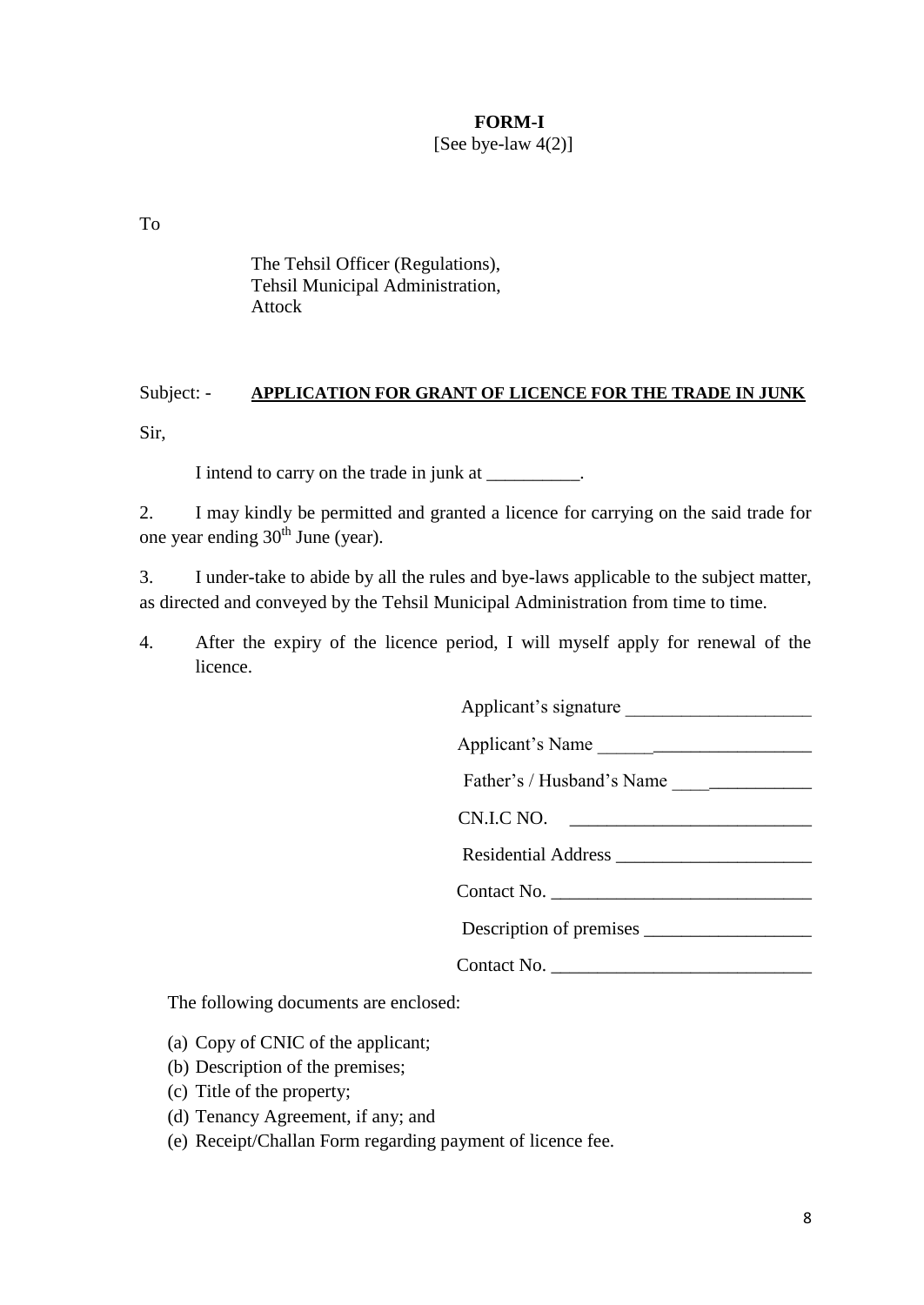#### **FORM-II**

#### (See bye-law  $4(4)$ )

## **TEHSIL MUNICIPAL ADMINISTRATION ATTOCK**

From

The Tehsil Officer (Municipal Regulations), Tehsil Municipal Administration, Attock.

To

| (Name)  |  |
|---------|--|
| Address |  |

## **SUBJECT: - LICENCE FOR CARRYING ON TRADE IN JUNK**

With reference to your application dated \_\_\_\_\_\_\_\_\_\_\_\_ for grant of licence, you are hereby granted a licence for carrying on the trade in junk at \_\_\_\_\_\_\_\_\_\_\_\_\_\_as requested.

2. During the term of licence you will abide by all prescribed terms and conditions and bye-laws on the subject matter and as may be directed or conveyed by the T.M.A from time to time.

The licence is granted to you as per following particulars:-

| Father's /Husband's Name                                            |
|---------------------------------------------------------------------|
|                                                                     |
| Trade                                                               |
| Term of licence $1st$ July 20 $\qquad$ to 30 <sup>th</sup> June, 20 |
|                                                                     |
|                                                                     |
|                                                                     |

**Tehsil Officer (Regulations)** Tehsil Municipal Administration Attock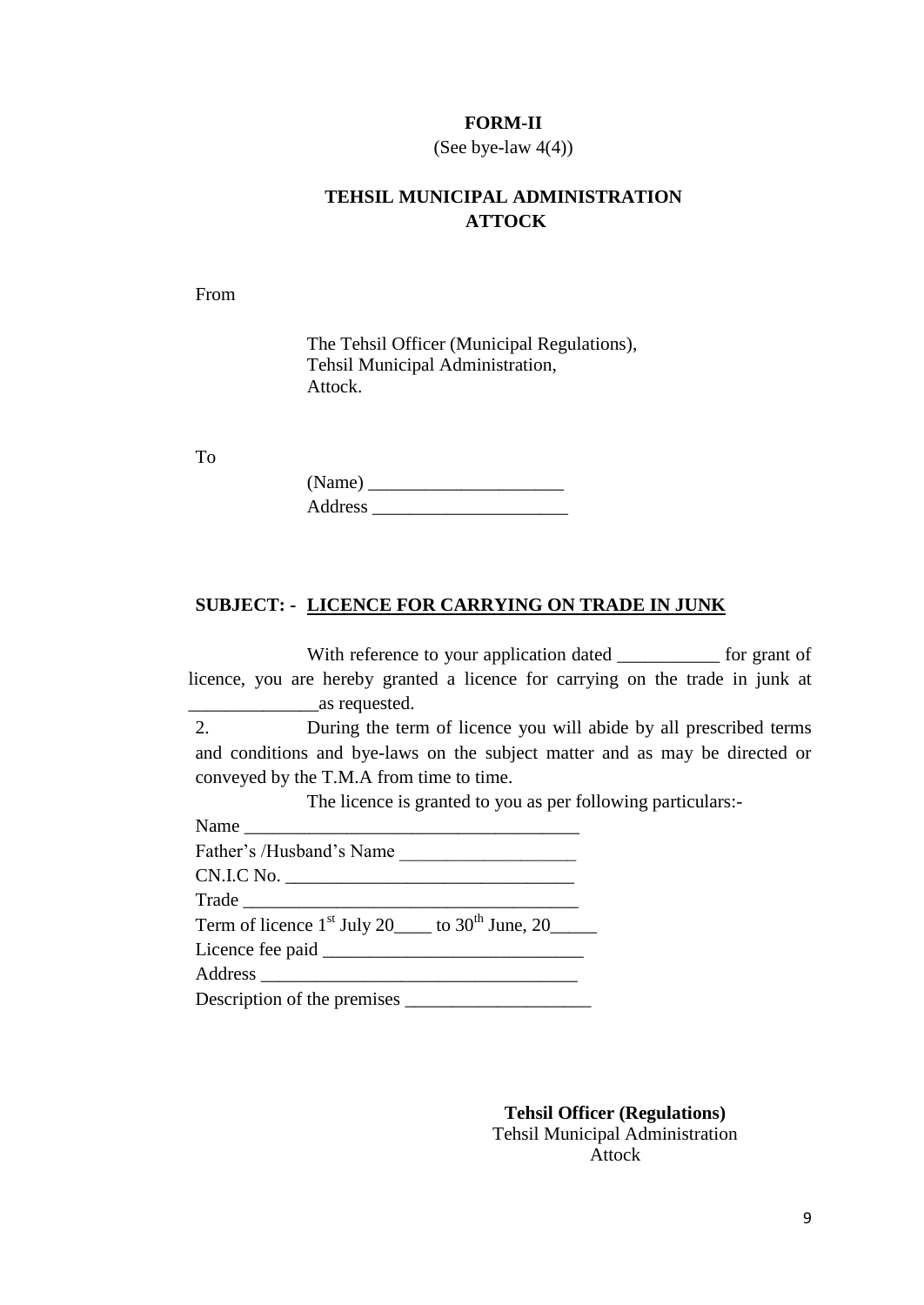#### **(to be printed on the back of licence)**

## **GENERAL CONDITIONS OF LICENCE**

#### (Bye-law 7)

The licensee shall:

- (1) Observe the prescribed terms and conditions under these bye-laws.
- (2) Keep the licence at the licensed premises and the Licence No./Registration No. shall be displayed at a conspicuous place in the premises, and on demand shall produce it for inspection;
- (3) Not in any case use or allow be used licensed premises for any other purpose other than the one for which licence has been issued;
- (4) Keep an inspection register on the premises in which all inspections made by inspection authorities shall be recorded;
- (5) Get his licence renewed in the month of July each year on payment of prescribed fee; and
- (6) Intimate the Tehsil officer (Regulations) on closing of the junkyard or any change in the premises/location.

#### **Responsibilities of Licensee**

(Bye-law 8)

The licensee shall ensure that:

- (1) The junk is kept under a proper covering or shed;
- (2) Premises is kept clean, ventilated, well-lit, well drained and junk appropriately stacked;
- (3) The size of stacks should not obstruct inspection of junkyard around the year;
- (4) As far as possible, junkyard shall have pedestrian passages between stacks to facilitate inspection.
- (5) all junk is kept empty and turned upside down to prevent water retention.
- (6) Water from coverings and junk kept outdoor is drained immediately after rain.
- (7) All depressions in junkyard are filled to prevent water pooling;
- (8) Timely preventive measures are taken and, where necessary, larviciding and fumigation is carried out during mosquito breeding seasons; and
- (9) All junk is kept dried around the year.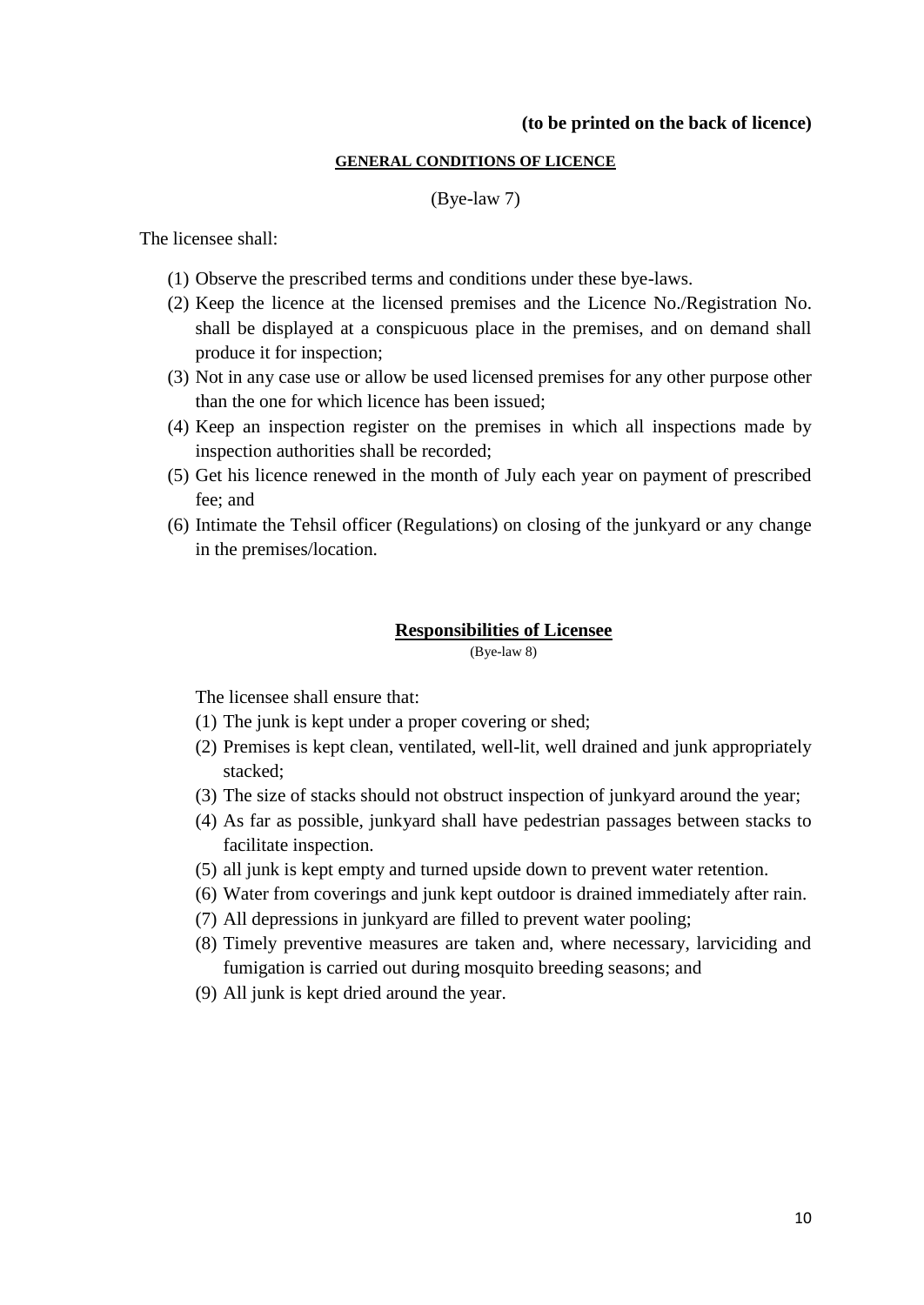## **FORM-III**

[See bye-law 4(4)]

## **Tehsil Municipal Administration Attock**

No. \_\_\_\_\_\_\_\_\_\_\_\_\_\_\_\_, Dated \_\_\_\_\_\_\_\_\_\_\_\_\_\_\_\_\_\_

To

(Name) \_\_\_\_\_\_\_\_\_\_\_\_\_\_\_\_\_\_\_\_\_\_

Address \_\_\_\_\_\_\_\_\_\_\_\_\_\_\_\_\_\_\_\_\_

## **Subject: - REJECTION OF APPLICATION FOR GRANT OF LICENCE**

Reference your application, dated \_\_\_\_\_\_\_\_\_\_\_\_\_\_\_\_\_\_\_\_\_\_\_for grant of licence for carrying on the trade in Junk at \_\_\_\_\_\_\_\_\_\_\_\_\_\_\_\_\_\_\_\_\_\_\_\_\_\_in the jurisdiction of Tehsil/Municipal Administration.

2. It is intimated that your application for grant of licence has been rejected on the following grounds:

 $(i) \qquad \qquad \underline{\hspace{2cm}}$ 

 $(ii)$   $\qquad \qquad$ 

(iii) \_\_\_\_\_\_\_\_\_\_\_\_\_\_\_\_\_\_\_\_\_\_\_\_\_\_\_\_\_

 **Tehsil Officer (Regulations)** Tehsil Municipal Administration Attock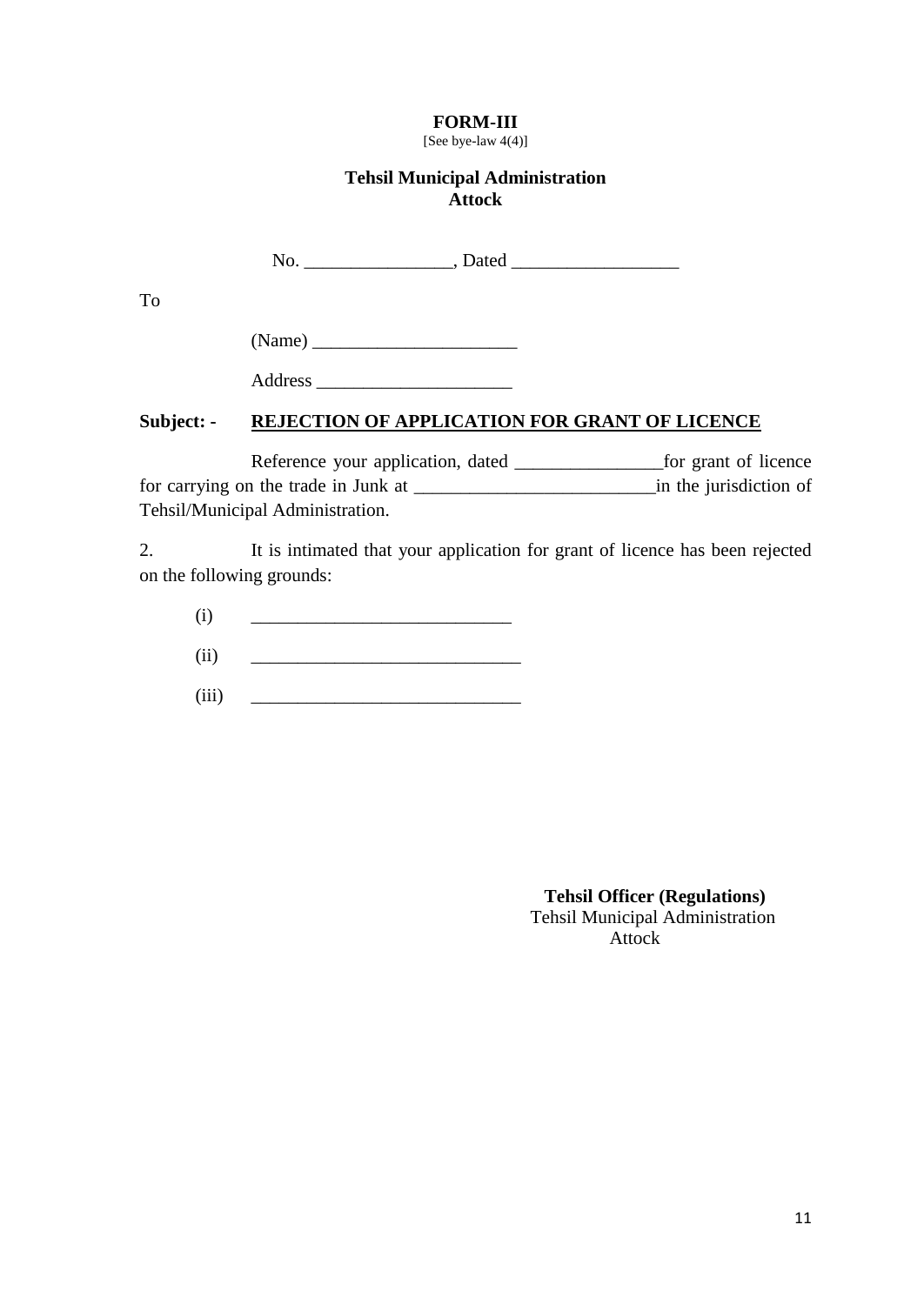#### **FORM-IV** [SEE BYE-LAW 6]

## **TEHSIL MUNICIPAL ADMINISTRATION ATTOCK**

Notice No. \_\_\_\_\_\_\_\_\_\_\_\_\_\_\_\_, Dated \_\_\_\_\_\_\_\_\_\_\_\_\_\_\_\_\_\_

To

| (Name)  |  |  |
|---------|--|--|
| Address |  |  |

## **Subject: - NOTICE FOR UNLICENCED TRADE IN JUNK**

 It has been noticed that you are carrying on the trade in junk at \_\_\_\_\_\_\_\_\_\_\_\_\_\_\_\_\_\_\_\_\_\_\_\_\_\_\_\_\_\_\_\_\_in the jurisdiction of Tehsil Municipal Administration Attock without obtaining a licence regulating such trade.

2. You are directed to immediately apply for obtaining the licence in this behalf from the Tehsil Municipal Administration. In case, you fail to obtain the licence within a period of one month, the junkyard/place/market/shop whereon you are undertaking the above trade would be sealed and the expenditure incurred thereon will be borne by you. If you default in payment of such expenditures, it will be recovered as arrears of land revenue.

> **Tehsil Officer (Regulations)** Tehsil Municipal Administration Attock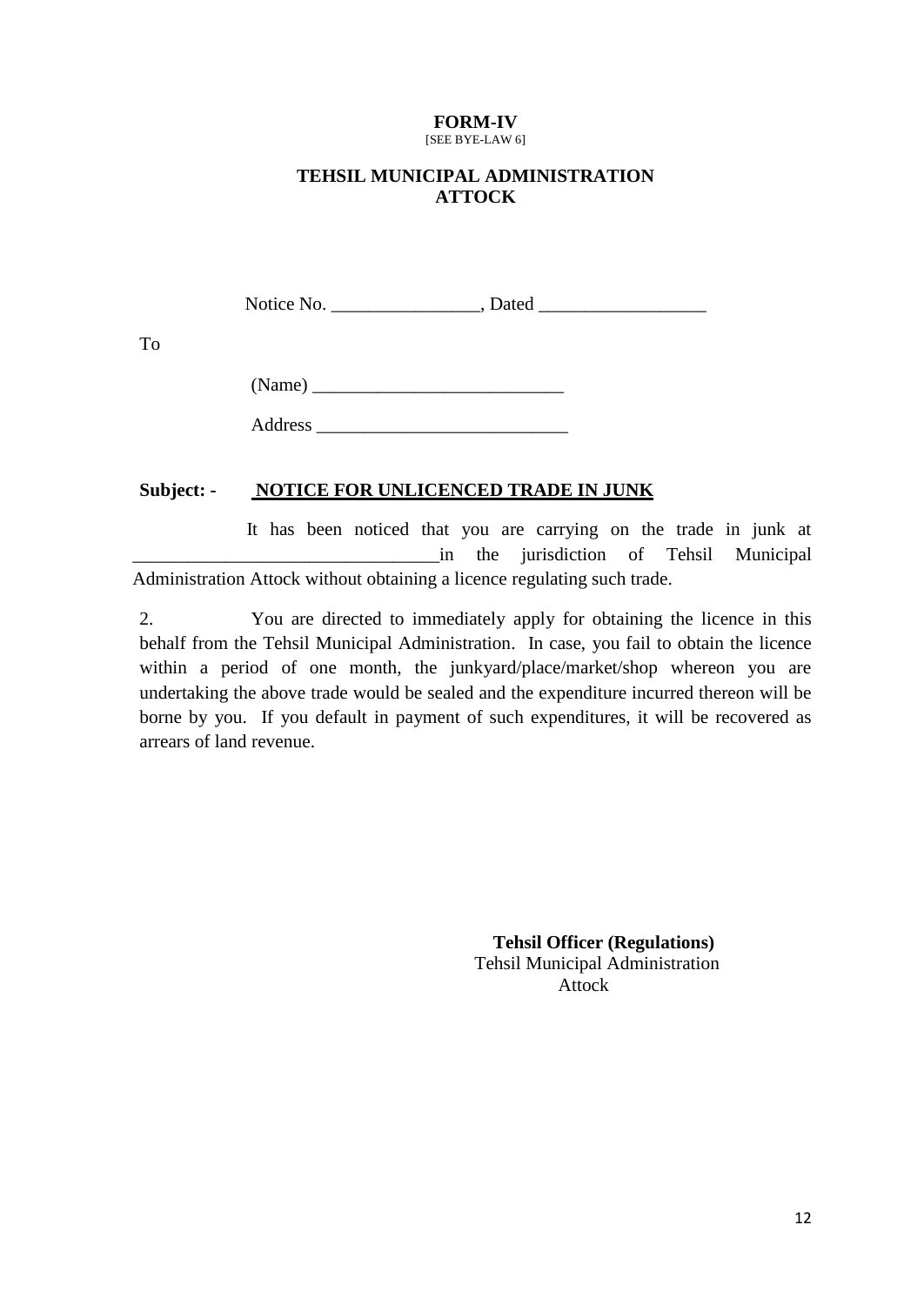### **FORM-V**

(See bye-law 9)

## **Record of Inspection of Licences and Premises and Renewal of Licences,**

| Sr# | <b>Name</b><br>$\boldsymbol{\&}$ | <b>Date</b>       | & Name &  | Licensed             | <b>Renewed</b>       | Findings<br>and   | <b>Action</b> |
|-----|----------------------------------|-------------------|-----------|----------------------|----------------------|-------------------|---------------|
|     | <b>Designation</b>               | <b>Time</b><br>of | address   | $\mathbf{or}$        | $\mathbf{or}$<br>not | $recommendations$ | taken         |
|     | of<br>the                        | Inspection        | of<br>the | unlicensed           | renewed              | of the inspecting | against       |
|     | <b>Inspecting</b>                |                   | person    | Licence              |                      | officer<br>with   | the           |
|     | <b>Officer</b>                   |                   | whose     | No.<br>$\mathbf{in}$ |                      | signatures<br>and | defaulters    |
|     |                                  |                   | premises  | of<br>case           |                      | stamp             |               |
|     |                                  |                   | is        | licenced             |                      |                   |               |
|     |                                  |                   | inspected | premises             |                      |                   |               |
|     |                                  |                   |           |                      |                      |                   |               |
|     |                                  |                   |           |                      |                      |                   |               |
|     |                                  |                   |           |                      |                      |                   |               |
|     |                                  |                   |           |                      |                      |                   |               |
|     |                                  |                   |           |                      |                      |                   |               |
|     |                                  |                   |           |                      |                      |                   |               |
|     |                                  |                   |           |                      |                      |                   |               |
|     |                                  |                   |           |                      |                      |                   |               |
|     |                                  |                   |           |                      |                      |                   |               |
|     |                                  |                   |           |                      |                      |                   |               |
|     |                                  |                   |           |                      |                      |                   |               |
|     |                                  |                   |           |                      |                      |                   |               |
|     |                                  |                   |           |                      |                      |                   |               |
|     |                                  |                   |           |                      |                      |                   |               |
|     |                                  |                   |           |                      |                      |                   |               |
|     |                                  |                   |           |                      |                      |                   |               |
|     |                                  |                   |           |                      |                      |                   |               |
|     |                                  |                   |           |                      |                      |                   |               |
|     |                                  |                   |           |                      |                      |                   |               |
|     |                                  |                   |           |                      |                      |                   |               |
|     |                                  |                   |           |                      |                      |                   |               |
|     |                                  |                   |           |                      |                      |                   |               |
|     |                                  |                   |           |                      |                      |                   |               |
|     |                                  |                   |           |                      |                      |                   |               |
|     |                                  |                   |           |                      |                      |                   |               |
|     |                                  |                   |           |                      |                      |                   |               |
|     |                                  |                   |           |                      |                      |                   |               |
|     |                                  |                   |           |                      |                      |                   |               |
|     |                                  |                   |           |                      |                      |                   |               |
|     |                                  |                   |           |                      |                      |                   |               |

# **Tehsil Municipal Administration Attock**